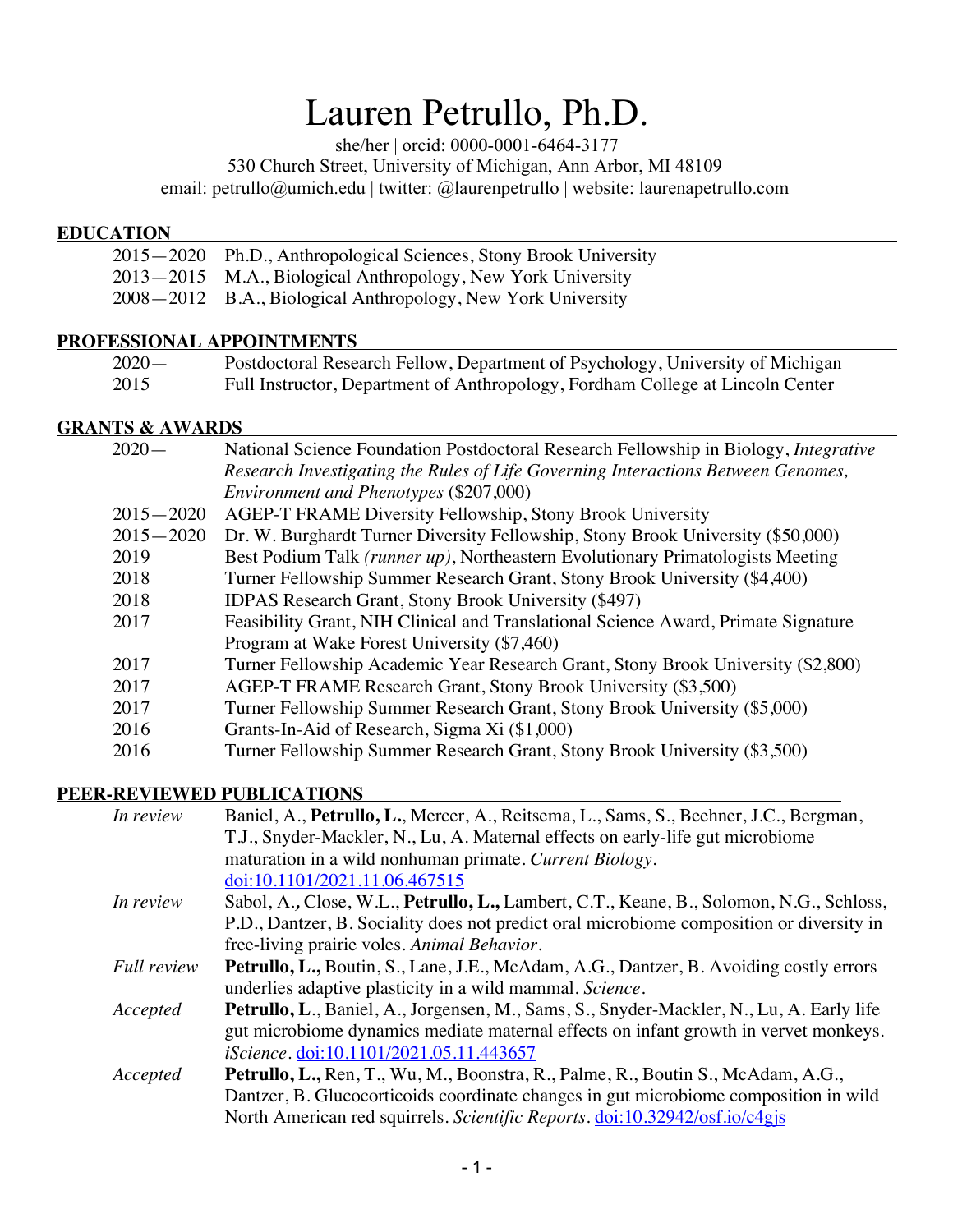| 2021 | Baniel, A., Amato K.R., Beehner, J.C., Bergman, T.J., Mercer, A., Perlman, R., Petrullo,<br>L., Reitsema, L., Sams, S., Lu, A., Snyder-Mackler, N. Seasonal shifts in the gut<br>microbiome suggest plastic responses to host dietary needs in wild gelada monkeys.<br>Microbiome. doi:10.1101/2020.07.07.192336   |
|------|--------------------------------------------------------------------------------------------------------------------------------------------------------------------------------------------------------------------------------------------------------------------------------------------------------------------|
| 2019 | Petrullo, L., Hinde, K., Lu, A. Steroid hormone concentrations in milk predict sex-<br>specific offspring growth in a non-human primate. American Journal of Human Biology,<br>e23315. doi:10.1002/ajhb.23315                                                                                                      |
| 2019 | Lu, A., Petrullo, L., Carrera, S., Feder, J., Schneider-Crease, I., Snyder-Mackler, N.<br>Developmental responses to early life adversity: evolutionary and mechanistic<br>perspectives. Evolutionary Anthropology, 28(5), 249-266. doi:10.1002/evan.21791                                                         |
| 2019 | Williams, S.A., Spear, J.K., Petrullo, L., Goldstein, D.M., Lee, A.B., Peterson, A.L.,<br>Miano, D.A., Kaczmarek, E., Shattuck, M.R. Increased variation in numbers of presacral<br>vertebrae in suspensory animals. Nature Ecology and Evolution, 3(6), 949-956.<br>doi:10.1038/s41559-019-0894-2                 |
| 2019 | Petrullo, L., Jorgensen, M., Snyder-Mackler, N., Lu, A. Composition and stability of the<br>vervet monkey milk microbiome. American Journal of Primatology, e22982.<br>$\frac{\text{doi:10.1002/ajp}.22982}{\text{doi:10.1002/ajp}.22982}$                                                                         |
| 2019 | Petrullo, L., Lu, A. Natural variation in fetal cortisol exposure predicts neonatal body<br>mass in captive vervet monkeys (Chlorocebus aethiops). American Journal of<br>Primatology, 81(1), e22943. doi:10.1002/ajp.22943                                                                                        |
| 2017 | Mandalaywala, T.M., Petrullo, L.A., Parker, K.J., Maestripieri, D., Higham, J.P.<br>Vigilance for threat in infancy modifies effects of early life adversity on cortisol/salivary<br>alpha- amylase asymmetry in juvenile rhesus macaques. Developmental Psychobiology,<br>59(8), 1031-1038. doi:10.1002/dev.21572 |
| 2016 | Petrullo, L.A., Mandalaywala, T. M., Parker, K. J., Maestripieri, D., & Higham, J. P.<br>Effects of early life adversity on cortisol/salivary alpha-amylase symmetry in free-<br>ranging juvenile rhesus macaques. Hormones and Behavior, 86(1), 78-84.<br>doi:10.1016/j.yhbeh.2016.05.004                         |

### **OTHER PUBLICATIONS**

| 2021 | <b>Petrullo, L., Baniel, A., Sweeny A. R. Establishing a virtual network in mammalian</b> |
|------|-------------------------------------------------------------------------------------------|
|      | microbiome research. Evolutionary Anthropology, doi:10.1002/evan.21889                    |

## **PRESENTATIONS**

| 2022 | <b>Petrullo, L., Boutin, S., Lane, J. E., McAdam, A.G., Dantzer, B. Costs of environmental</b><br>mismatching in a small mammal. Society for Integrative and Comparative Biology. |
|------|-----------------------------------------------------------------------------------------------------------------------------------------------------------------------------------|
| 2021 | Baniel, A., Beehner, J.C., Bergman, T.J., Mercer, A., Petrullo, L., Reitsema, L., Sams,                                                                                           |
|      | S., Snyder-Mackler, N., Lu, A. Maturation and stabilization of the infant gut microbiome<br>in wild geladas. Animal Behavior.                                                     |
|      |                                                                                                                                                                                   |
| 2021 | <b>Petrullo, L., Ren, T., Wu, M., Boonstra, R., Palme, R., Boutin S., McAdam, A.G.,</b>                                                                                           |
|      | Dantzer, B. Understanding the link between glucocorticoids and gut microbiome diversity                                                                                           |
|      | in wild red squirrels. Animal Behavior.                                                                                                                                           |
| 2020 | Petrullo, L., Jorgensen, M., Snyder-Mackler, N., & Lu, A. Postnatal vertical                                                                                                      |
|      | transmission is associated with maternal parity and offspring growth in captive vervet                                                                                            |
|      | monkeys (Chlorocebus aethiops sabaeus). American Journal of Physical Anthropology                                                                                                 |
|      | 171, S69:216.                                                                                                                                                                     |
| 2020 | Baniel, A., Beehner, J. C., Bergman, T. J., Mercer, A., Petrullo, L., Reitsema, L., Sams,                                                                                         |
|      |                                                                                                                                                                                   |
|      | S., Snyder-Mackler, N., Lu, A. Maturation and stabilization of the infant gut microbiome                                                                                          |
|      | in wild geladas. American Journal of Physical Anthropology, 171, S69:17.                                                                                                          |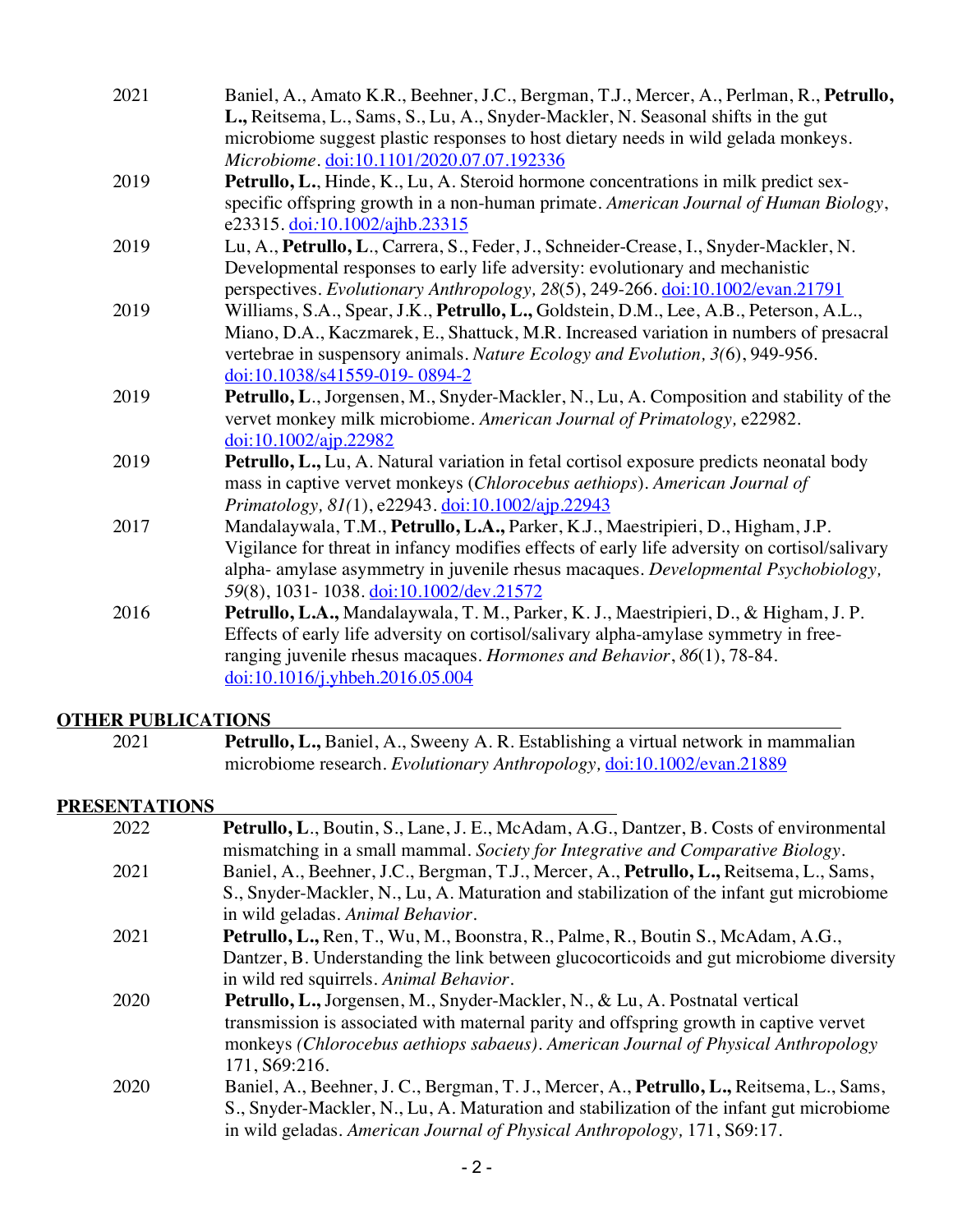| 2019 | <b>Petrullo, L., Snyder-Mackler, N., Lu, A. Maturation of the vervet monkey infant gut</b><br>microbiome. Northeastern Evolutionary Primatologists, University of Massachusetts-<br>Amherst, Amherst, NY.                                                           |
|------|---------------------------------------------------------------------------------------------------------------------------------------------------------------------------------------------------------------------------------------------------------------------|
| 2018 | <b>Petrullo, L., Hinde, K., Lu, A. Steroid hormone concentrations in milk predict postnatal</b><br>infant growth in rhesus macaques (Macaca mulatta). American Journal of Physical<br>Anthropology, 165, 206.                                                       |
| 2018 | <b>Petrullo, L., Snyder-Mackler, N., Lu, A. Investigating vervet monkey milk microbiome</b><br>(Chlorocebus aethiops sabaeus). Northeastern Evolutionary Primatologists, Canisius<br>College, Buffalo, NY.                                                          |
| 2016 | Shattuck, M.R., Petrullo, L., Peterson, A., Lee, A.B., Kaczmarek, E., Goldstein, D.M.,<br>Williams, S.A. Pronogrady, not fast speed specifically, acts as a constraint on vertebral<br>formula in mammals. American Journal of Physical Anthropology, S64, 357.     |
| 2016 | Mandalaywala, T.M., Petrullo, L., Parker, K.J., Maestripieri, D., Higham, J.P. Vigilance<br>for threat in infancy modifies effects of early life adversity on salivary alpha-<br>amylase/cortisol asymmetry in juvenile rhesus macaques. IPS/ASP. Chicago, IL, USA. |
| 2015 | Petrullo, L., Mandalaywala, T.M., Maestripieri, D., Higham, J.P. Effects of early life<br>experience on cortisol/salivary alpha-amylase symmetry in free-ranging juvenile rhesus<br>monkeys. American Journal of Physical Anthropology, S60, 252.                   |
| 2014 | <b>Petrullo, L., Goldstein, D.M., Lee, A.B., Williams, S.A. Suspension, brachiation, and the</b><br>evolution of short torsos in atelines and hominoids. American Journal of Physical<br>Anthropology, S58, 207.                                                    |
| 2013 | <b>Petrullo, L., Shattuck, M.R., Williams, S.A. Extensive convergence between giant panda</b><br>and hominoid vertebral formulae. American Journal of Physical Anthropology, S56, 221.                                                                              |

## **INVITED TALKS & SEMINARS**

| 2023 | "Biology at Birth" Symposium, Society for Integrative and Comparative Biology.      |
|------|-------------------------------------------------------------------------------------|
| 2022 | Department of Ecology and Evolutionary Biology, University of Arizona.              |
| 2022 | Department of Biology, University of Massachusetts Amherst.                         |
| 2022 | Department of Anthropology/Huck Institutes of Life Sciences, Penn State University. |
| 2020 | Long-Term Animal Research Seminar Series, Duke University.                          |

#### **TEACHING** *Courses*

| ?S            |                                                                                        |
|---------------|----------------------------------------------------------------------------------------|
| $2016 - 2019$ | How We Eat, Teaching Assistant, Stony Brook University                                 |
| 2018          | Human Anatomy, Teaching Assistant, Stony Brook University                              |
| 2018          | Research Skills in the Biological Sciences, <i>Instructor</i> , Stony Brook University |
| 2017          | Hormones and Behavior, Teaching Assistant, Stony Brook University                      |
| 2016          | Archaeology of Human Dispersals, Teaching Assistant, Stony Brook University            |
| 2015          | Controversies in Human Biology, Teaching Assistant, Stony Brook University             |
| 2015          | Introduction to Biological Anthropology, Full Instructor, Fordham College              |
|               |                                                                                        |

# *Guest Lectures*

| 2021 | "Evolutionary hypotheses and proximate mechanisms of developmental plasticity",        |
|------|----------------------------------------------------------------------------------------|
|      | Evolution & Behavior, University of Michigan.                                          |
| 2018 | "The autonomic nervous system", Human Anatomy, Stony Brook University.                 |
| 2017 | "Microbial contributions to early life nutrition", How We Eat, Stony Brook University. |
| 2017 | "Endocrinology of stress", Hormones and Behavior, Stony Brook University.              |
| 2016 | "Effects of environmental toxins on neuroendocrine function", How We Eat, Stony        |
|      | Brook University.                                                                      |
|      |                                                                                        |